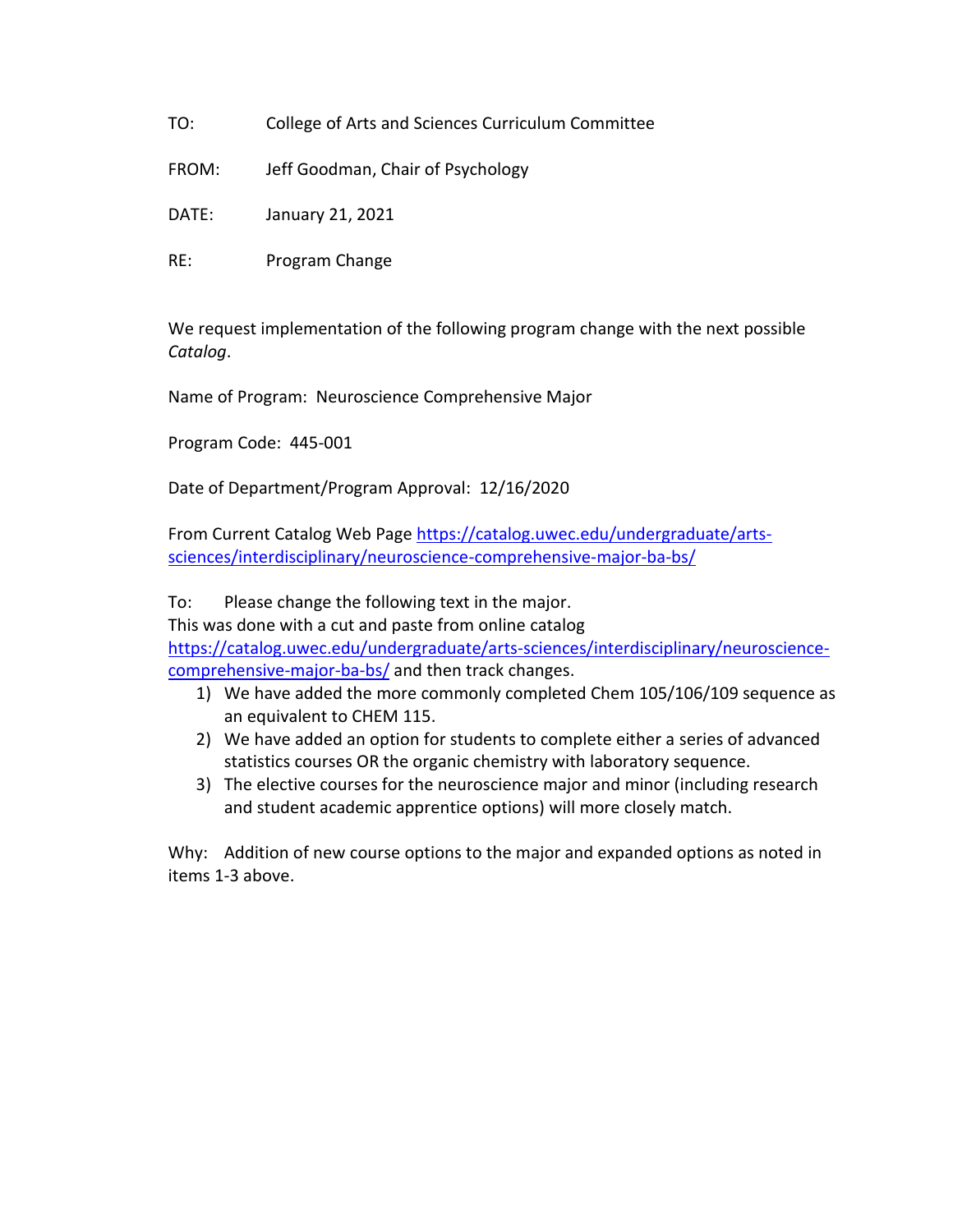Sixty semester credits, including: Core Courses: BIOL 221 Foundations of Biology I BIOL 222 Foundations of Biology II BIOL 223 Foundations of Biological Inquiry

Choose ONE set of the following chemistry courses: CHEM 105 General Chemistry I Lecture & CHEM 106 General Chemistry I Lab & CHEM 109 General Chemistry II with Lab OR

CHEM 115 Chemical Principles

| <b>IDIS 125</b> | <b>Brain: Introduction to Neuroscience</b> |
|-----------------|--------------------------------------------|
| <b>PHIL 343</b> | Philosophy of the Mind                     |
| <b>MATH 246</b> | <b>Elementary Statistics</b>               |

Choose ONE set of the following courses:

| MATH 441              | Linear Regression, with Time Series         |
|-----------------------|---------------------------------------------|
| & MATH 443            | <b>Experimental Design and Analysis</b>     |
| <b>&amp; MATH 447</b> | Nonparametric Statistics                    |
| OR                    |                                             |
| <b>CHEM 325</b>       | <b>Organic Chemistry I with Laboratory</b>  |
| <b>&amp; CHEM 326</b> | <b>Organic Chemistry II with Laboratory</b> |

A minimum of four neuroscience core courses chosen from:

| <b>BIOL 350</b> | <b>Systems Neuroscience</b> |
|-----------------|-----------------------------|
|-----------------|-----------------------------|

- BIOL 351 Systems Neuroscience Lab
- BIOL 358 Cellular and Developmental Neuroscience
- PSYC 374 Cognitive Neuroscience
- PSYC 362 Clinical Neuroscience
- PSYC 387 Behavioral Neuroscience

Remaining credits chosen from elective courses below:

| <b>BIOL 305</b> | <b>Molecular and Cell Biology</b>      |
|-----------------|----------------------------------------|
| <b>BIOL 319</b> | Animal Form and Function               |
| <b>BIOL 323</b> | Genetics                               |
| <b>BIOL 324</b> | <b>Genetics Inquiry</b>                |
| <b>BIOL 359</b> | <b>Biology of Stress</b>               |
| <b>BIOL 365</b> | <b>Animal Behavior</b>                 |
| <b>BIOL 380</b> | Endocrinology                          |
| <b>BIOL 405</b> | <b>Advanced Cell and Molecular Lab</b> |
| <b>BIOL 409</b> | <b>Molecular Genetics</b>              |
| <b>BIOL 460</b> | <b>Developmental Biology</b>           |
|                 |                                        |